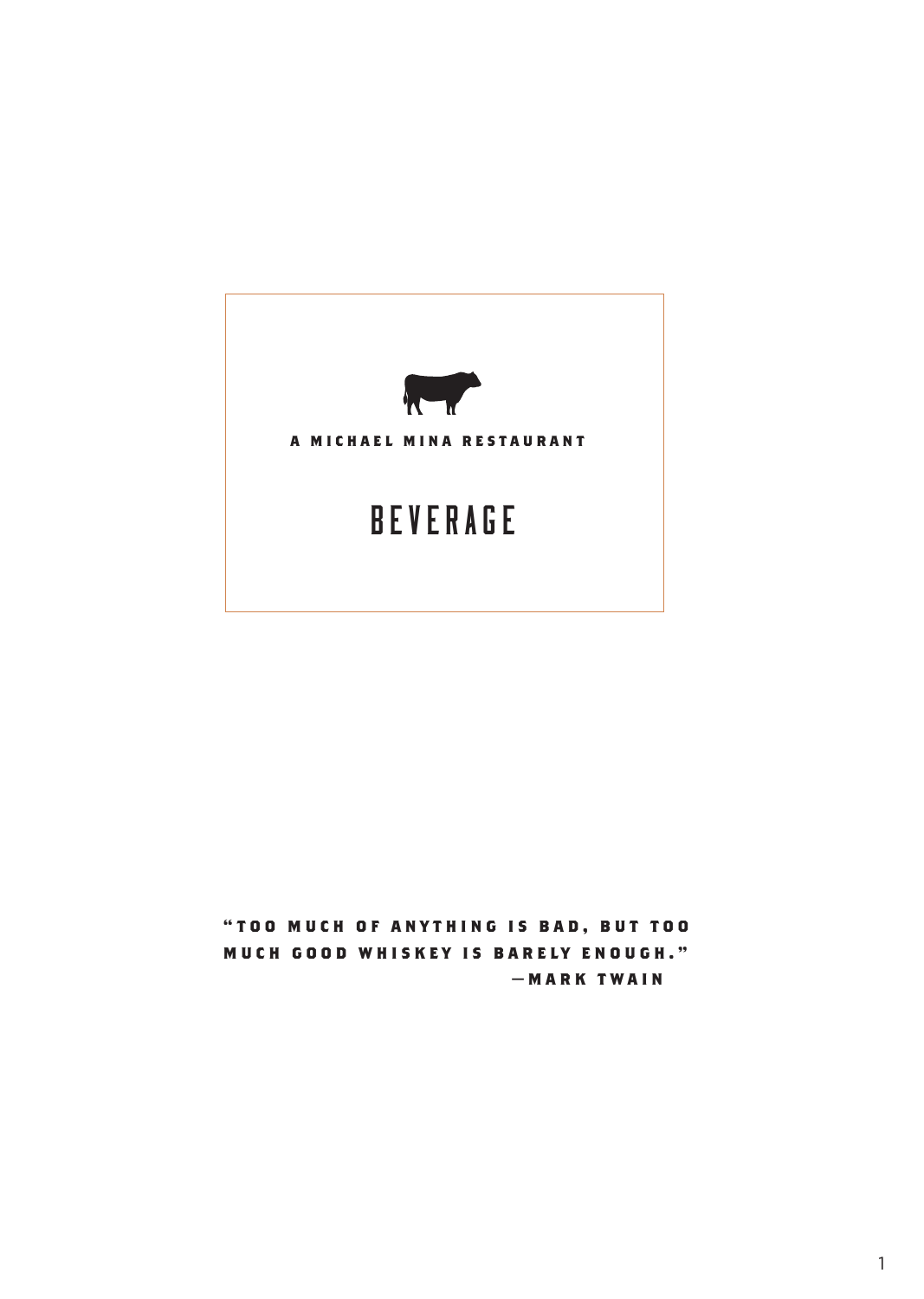

# **TABLE OF CONTENTS**

| COCKTAILS                                         | 3         |
|---------------------------------------------------|-----------|
| <b>BEER</b>                                       | 4         |
| SPARKLING / WHITE WINES BY THE GLASS              | 5         |
| RED WINES BY THE GLASS                            | 6         |
| LIBRARY SELECTION - AMERICAN WHISKEY              | 7         |
| LIBRARY SELECTION - SINGLE MALTS, TEQUILA, COGNAC | - 8       |
| <b>SIGNATURE FLIGHTS</b>                          | 9         |
| <b>BOURBON</b>                                    | $10 - 11$ |
| TENNESSEE WHISKEY AND RYE                         | 12        |
| <b>INTERNATIONAL WHISKEY</b>                      | 13        |
| <b>VODKA AND GIN</b>                              | 14        |
| <b>TEQUILA AND RUM</b>                            | 15        |
| BRANDY AND DIGESTIFS                              | 16        |

PRICES ARE SUBJECT TO 15% STATE LIQUOR TAX AND ARE SUBJECT TO AN ADDITIONAL 9.25% SALES TAX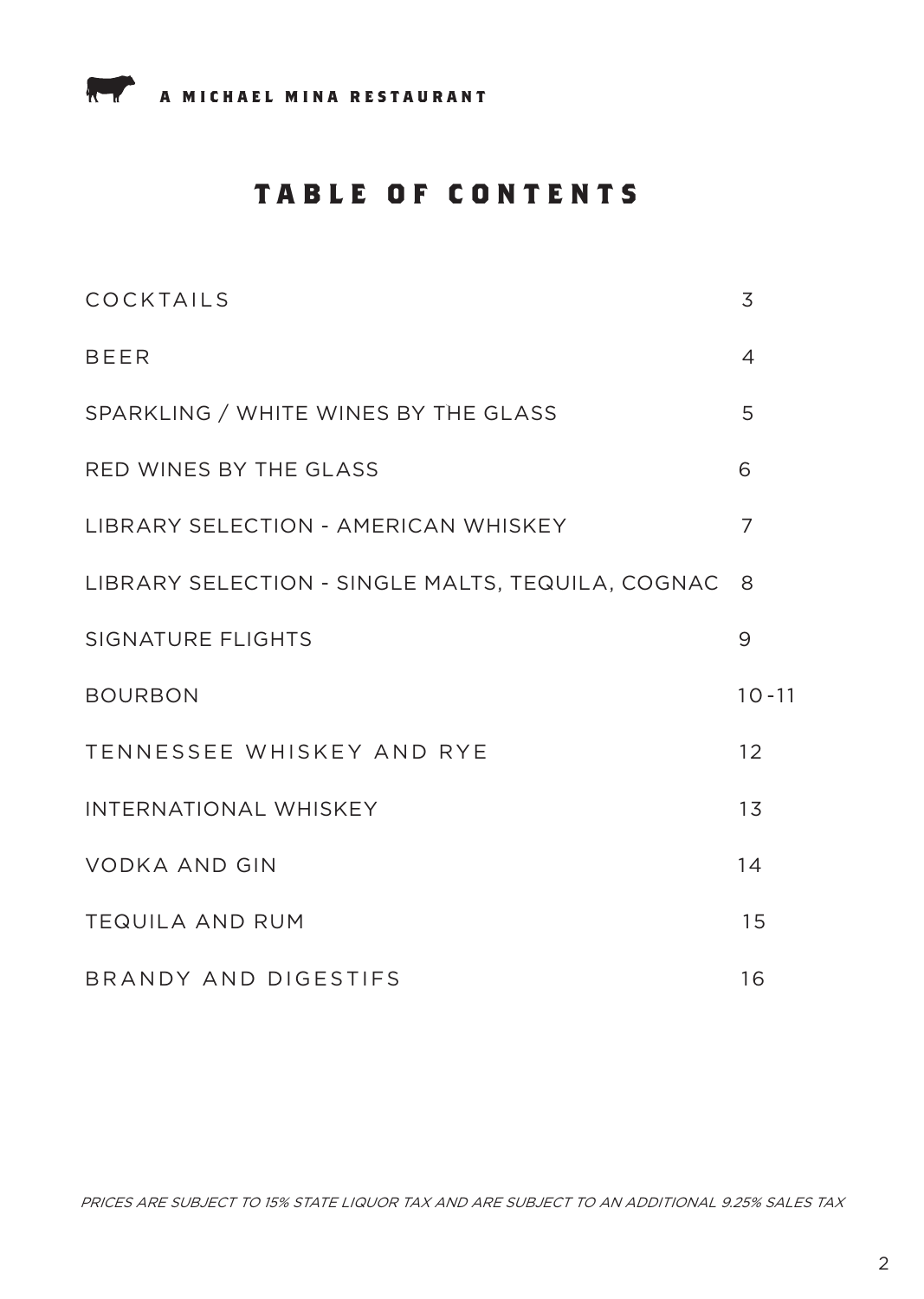# TRADITIONAL 18 COCKTAILS REBELLIOUS 18

| Buffalo Trace Bourbon<br>Angostura Bitters<br>Sugar, Sea Salt                        | <b>OLD</b><br><b>FASHIONED</b>                                                                  |    | Codigo Reposado Tequila<br>Vida Mezcal, Allspice Dram<br>Cherry & Chocolate Bitters<br>Demerara |  |  |  |
|--------------------------------------------------------------------------------------|-------------------------------------------------------------------------------------------------|----|-------------------------------------------------------------------------------------------------|--|--|--|
| <b>Tanqueray Gin</b><br>Lemon, Sugar, Sparkling<br>Wine                              | <b>FRENCH 75</b>                                                                                |    | Plymouth Gin, Hibiscus<br>Grapefruit, Cherry Bitters,<br>Sparkling Wine                         |  |  |  |
| Aperol, Club Soda<br>Prosecco                                                        | <b>SPRITZ</b>                                                                                   |    | Lillet Blanc, Lemon, Sugar<br>Club Soda, Prosecco                                               |  |  |  |
| Zaya Rum, Aperol, Pineapple<br>Demerara                                              | <b>JUNGLE</b><br><b>BIRD</b>                                                                    |    | Jalapeño Infused Tanteo Tequila<br>Mezcal, Campari, Orgeat<br>Grapefruit, Pineapple             |  |  |  |
| Wheatley Vodka, Lime, Sugar                                                          | <b>GIMLET</b>                                                                                   |    | Ketel One Vodka, St. Germain<br>Giffard Lichi-Li, Grapefruit<br>Peychauds Bitters, Rose Water   |  |  |  |
| Plymouth Gin<br>Combier, Lillet Blanc<br>Lemon                                       | CORPSE<br>REVIVER<br>NO.2                                                                       |    | Buffalo Trace, Combier<br>Kina L'Aero d'Or Liqueur<br>Lemon, Islay Spritz                       |  |  |  |
| Real McCoy 12 Yr Rum,<br>Goslings 151, Velvet Falenum<br>Lemon, Pomegrante, Absinthe | ZOMBIE                                                                                          |    | Codigo Reposado Tequila<br>Lemon, Passion Fruit, Orgeat<br>Velvet Falernum                      |  |  |  |
| TRADITIONAL 26                                                                       | PROFESSIONAL                                                                                    |    | REBELLIOUS 30                                                                                   |  |  |  |
| Willet 4 yr Rye, Demerara<br>Angostura Bitters<br>Ice Sphere                         | <b>RESERVE</b><br>OLD<br>FASHIONED                                                              |    | EH Taylor Small Batch Bourbon<br>Demerara, Chocolate Bitters<br>Ice Sphere                      |  |  |  |
|                                                                                      | BLESID                                                                                          | 45 |                                                                                                 |  |  |  |
| <b>A5 WAGYU</b><br><b>FASHIONED</b>                                                  | A5 Fat Washed Blanton's Bourbon<br>SMOKED OLD<br>Demerara, Angostura Bitters<br>Applewood Smoke |    |                                                                                                 |  |  |  |
| TRADITIONAL 7                                                                        | ZERO DEGREE                                                                                     |    | REBELLIOUS 7                                                                                    |  |  |  |
| Luxardo Marasca Cherry<br>Lime, Shiso, Ginger                                        |                                                                                                 |    | Pineapple, Lime, Orange<br>Cinnamon, Orgeat                                                     |  |  |  |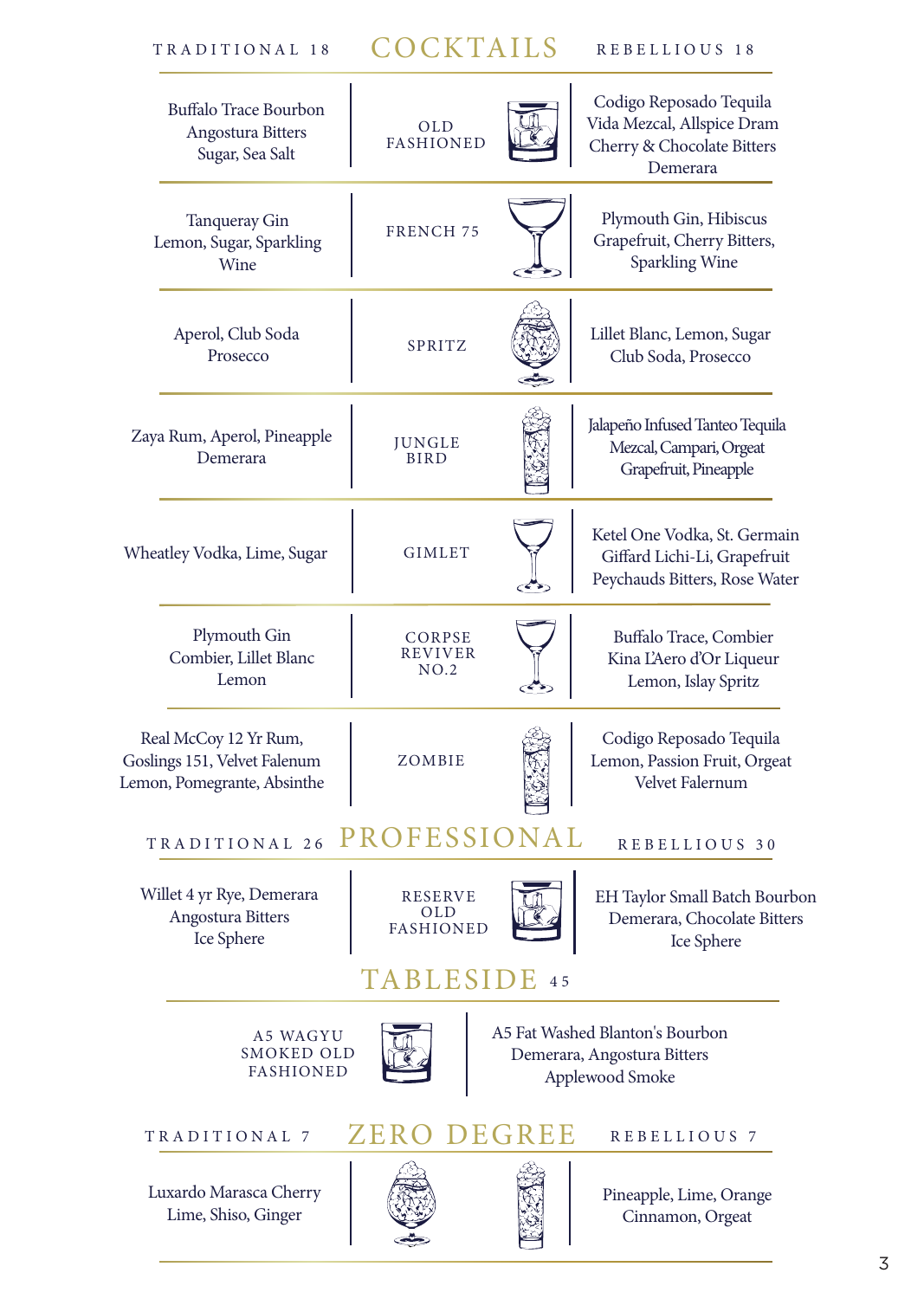#### **NASHVILLE BREWING COMPANY 9** BEER

LAGER, 4.9%, NASHVILLE, TENNESSEE

### **YAZOO DOS PERROS 9**

AMERICAN BROWN ALE, 4.9%, NASHVILLE, TENNESSEE

### **YAZOO PALE ALE 9**

AMERICAN PALE ALE, 5.8%, NASHVILLE, TENNESSEE

### **NEW HEIGHTS IPA 13** IPA (16 OZ CAN) 6.9%, NASHVILLE, TENNESSEE

### **JACKALOPE LOVEBIRD 9**

WHEAT ALE, 4.4%, NASHVILLE, TENNESSEE

### **DISKIN CIDER 9** TRADITIONAL DRY ENGLISH, 6.9%, NASHVILLE, TENNESSEE

## **TENNESSEE BREW WORKS STATEPARK BLONDE 9**

AMERICAN BLONDE ALE, 5.1%, NASHVILLE, TENNESSEE

#### **BEARDED IRIS HOMESTYLE 13**

IPA (16 OZ CAN) 6%, NASHVILLE, TENNESSEE

#### **BOULEVARD BOURBON BARREL STOUT 15**

IMPERIAL STOUT 11.8%, KANSAS CITY, MISSOURI

#### **BOULEVARD BOURBON BARREL AGED QUAD 15**

QUADRUPEL 11.2%, KANSAS CITY, MISSOURI

#### **MILLER HIGH LIFE 6**

HIPSTER LAGER, 4.6%, MILWAUKEE, WISCONSIN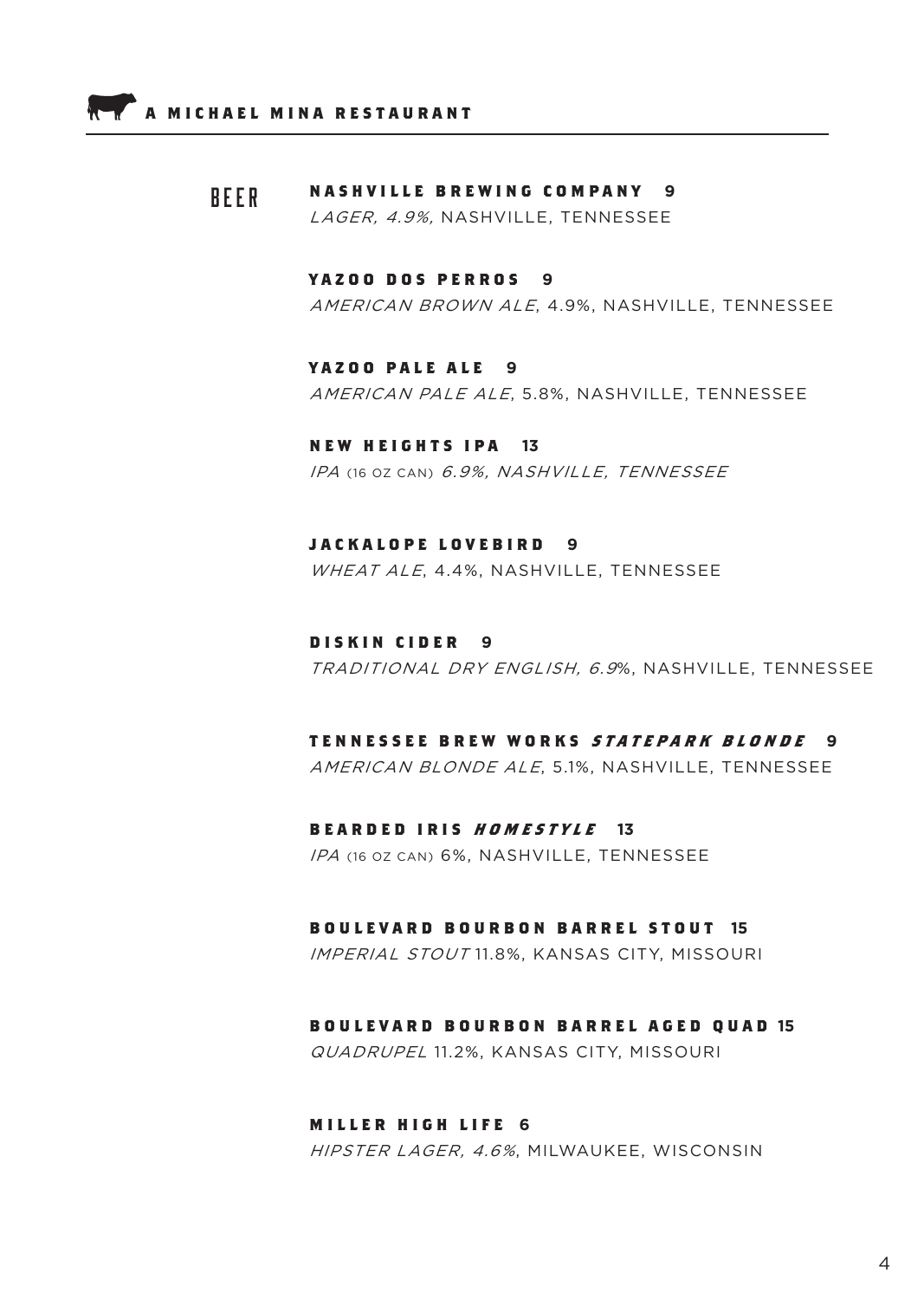### WINES BY THE GLASS

### **SPARKLING 502 POUR**

**VAL DE MER ROS É BRUT NATURE** BURGUNDY, FRANCE NV **19 SCHRAMSBERG BLANC DE NOIR** NORTH COAST, CALIFORNIA 2018 **28 M GONET BLANC DE BLANCS** CUVÉE MINA LE MESNIL-SUR-OGER 2010 **35 DELAMOTTE** ROSÉ BRUT, CHAMPAGNE, FRANCE NV **48**

### **WHITE AVAILABLE AS A 5 O Z GLASS OR 9 O Z CARAFE <sup>5</sup> OZ / 9 O Z**

REFRESHING WITH ORCHARD FRUIT AND MINERALS

**ROBERT WEIL RIESLING** TRADITION RHEINGAU, GERMANY 2020 **18/32 ABAZZIA DI NOVACELLA PINOT GRIGIO** ALTO ADIGE, ITALY 2020 **15**/**27**

COMPLEX HERBACEOUS AND CITRUS-DRIVEN

**M & E ROBLIN SANCERRE** SAUVIGNON BLANC, LOIRE, FRANCE 2019 **21**/**37 BODEGAS CERRASOL VERDEJO** EL PORTALÓN RUEDA, SPAIN 2020 **15/27**

CLASSIC, FULLER-BODIED AND CREAMY **DIATOM CHARDONNAY** SANTA BARBARA COUNTY, CALIFORNIA 2020 **18/32 HARTFORD COURT CHARDONNAY** RUSSIAN RIVER VALLEY, CALIFORNIA 2020 **22/40**

## **ROS É AVAILABLE AS A 5 O Z GLASS OR 9 O Z CARAFE 5 OZ / 9 O Z**

#### **MATTHIASSON** CALIFORNIA 2021 **19/36**

**PEYRASSOL** CUVÉE DES COMMANDEURS CÔTES DE PROVENCE, FR 2021 **20/36**

## **WHITE WINE VIA CORAVIN 502 POUR**

**MAXIMIN GR Ü NHAUS** REISLING 'HERRENBERG' KABINETT, RUWER, GER 2018 **35** OFF DRY. ALWAYS THE RIPEST AND MOST SUPPLE OF THE VON SCHUBERT FAMILY'S 3 VINEYARDS.

**MAURICE SCHOECH** REISLING 'FURSTENTUM' GRAND CRU, ALSCACE, FR 2018 **40** DRY. FURSTENTUM IS KNOWN FOR SUNNY LIMESTONE SLOPES. SMOKE, PEAR AND GINGER.

**CHÂTEAU SIMONE** PALETTE BLANC, PROVENCE, FR 2016 **48** AN UNDERDOG GRAPE, CLAIRETTE, DOMINATES THIS UNIQUE WINE. SAVORY AND ETHEREAL WITH A DELICATE WAXY TEXTURE.

**JEAN-MARC M0REY** 'LES CHAMPS GAINS' 1ER CRU, CHASSAGNE-MONTRACHET 2012 **65** 10 YEARS HAVE BROUGHT OUT FLAVORS OF TOASTED HAZELNUT AND BUTTER BUICUIT IN THIS RICH EXPRESSION.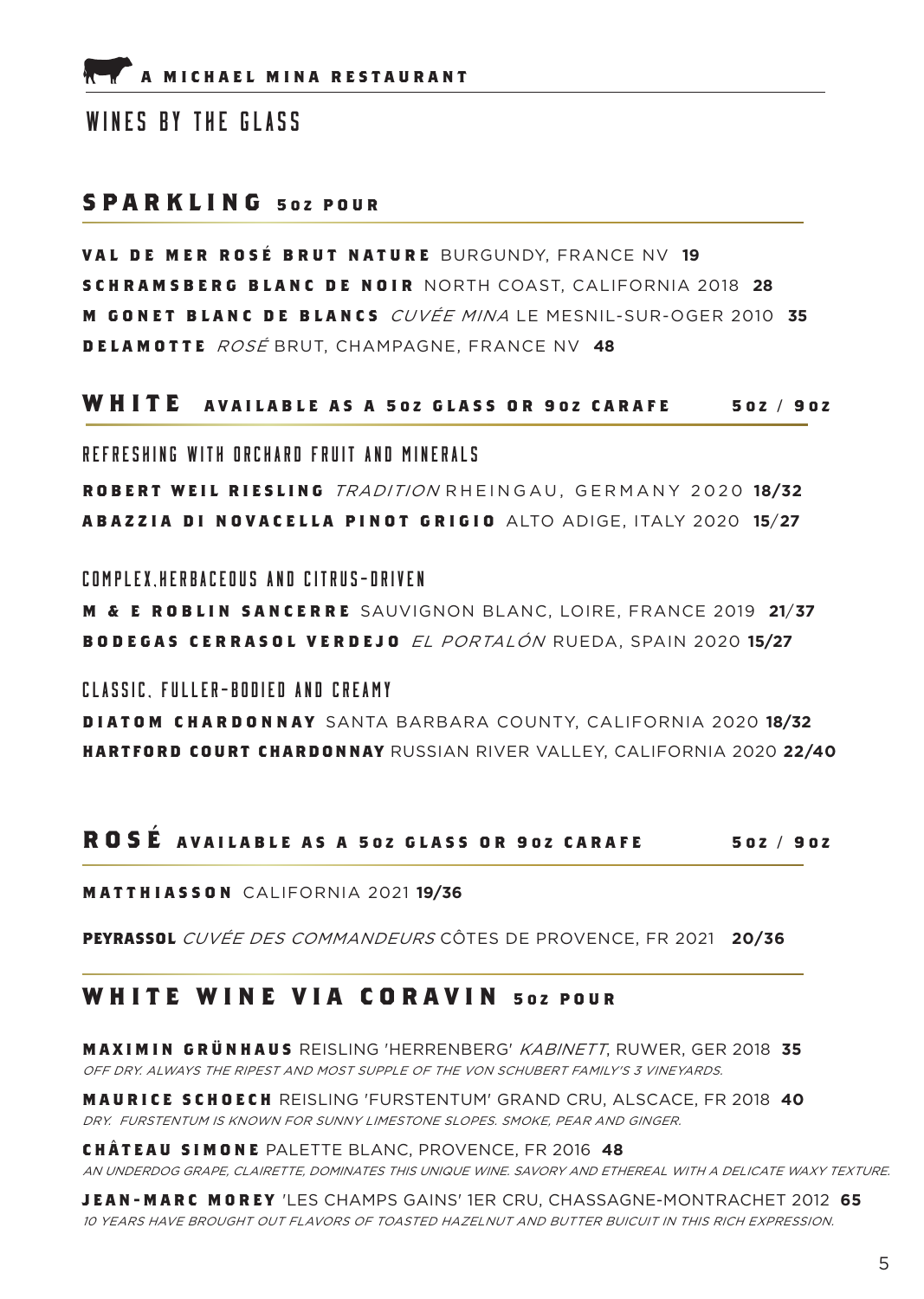### WINES BY THE GLASS

**RED AVAILABLE AS A 5 O Z GLASS OR 9 O Z CARAFE 5 OZ / 9 O Z**

### FIFGANT FRUIT-DRIVEN AND FLORAL

**HEITZ CELLAR GRIGNOLINO** NAPA VALLEY, CALIFORNIA 2017 **19/34 HOFFMAN-JAYER HAUTES-CÔTES DE BEAUNE** PINOT NOIR, BURGUNDY, FRANCE 2019 **26/47 PRESQU'ILE PINOT NOIR** SANTA MARIA VALLEY, CALIFORNIA 2020 **18/32 BARONE DI VILLAGRANDE ETNA ROSSO** NERELLO MASCALESE, ETNA, ITALY 2017 **18/32**

STRUCTURED, EARTHY AND SAVORY

**BIBBIANO CHIANTI CLASSICO** TUSCANY, ITALY 2019 **17/30 STOLPMAN SYRAH** BALLARD CANYON, SANTA BARBARA, CALIFORNIA 2017 **16/28 PSI RIBERA DEL DUERO** CASTILLA Y LEÓN, SPAIN 2019 **20/36**

BOLD, FULL AND SUMPTUOUS

**BODEGA NOEMIA MALBEC 'A LISA'** PATAGONIA, ARGENTINA 2018 **16/28 CHAPELLE DE MEYNEY CABERNET BLEND** ST ESTÈPHE, BORDEAUX 2015 **27/49 SEQUOIA GROVE CABERNET SAUVIGNON** NAPA VALLEY, CALIFORNIA 2018 **32/63**

## **RED WINE VIA CORAVIN 502 POUR**

**A TRIBUTE TO GRACE** GRENACHE SANTA BARBARA HIGHLANDS, CA 2019 **40** ANGELA OSBORNE'S FEATHERWEIGHT EXPRESSIONS OF A SINGLE GRAPE HONOR HER GRANDMOTHER.

**GEORGES LIGNIER** 'CLOS DE LA ROCHE' GRAND CRU, BURGUNDY, FR 2015 **135** FROM A MASTER OF MOREY-SAINT-DENIS, DRINKING BEAUTIFULLY NOW. ROSE PETALS AND FRESH MOSS.

**C H** Â **TEAU DE BEAUCASTEL** CHÂTEAUNEUF-DU-PAPE 2006 **62** THE PERRIN FAMILY FAMOUSLY MAKES ELEGANT YET AGEWORTHY WINES USING ALL 18 PERMITTED GRAPES.

**GAJA-CA' MARCANDA PROMIS** TOSCANA ROSSO, ITALY 2019 **65** MERLOT, SYRAH AND SANGIOVESE BRING DARK FRUIT AND SAVOR TO THIS BLEND FROM SUNNY BOLGHERI.

**SILVER OAK CABERNET SAUVIGNON 1.5L** NAPA VALLEY, CALIFORNIA 2016 **85** THIS CLASSIC WINE AGED IN NEW AMERICAN OAK IS OPULANT WITH NOTES OF CHERRY, CACAO AND COCONUT.

**OPUS ONE CABERNET SAUVIGNON** OAKVILLE, NAPA VALLEY, CALIFORNIA 2017 **159** THIS VINTAGE COMBINES RIPENESS AND BALANCE FROM THIS TOP NAPA ESTATE.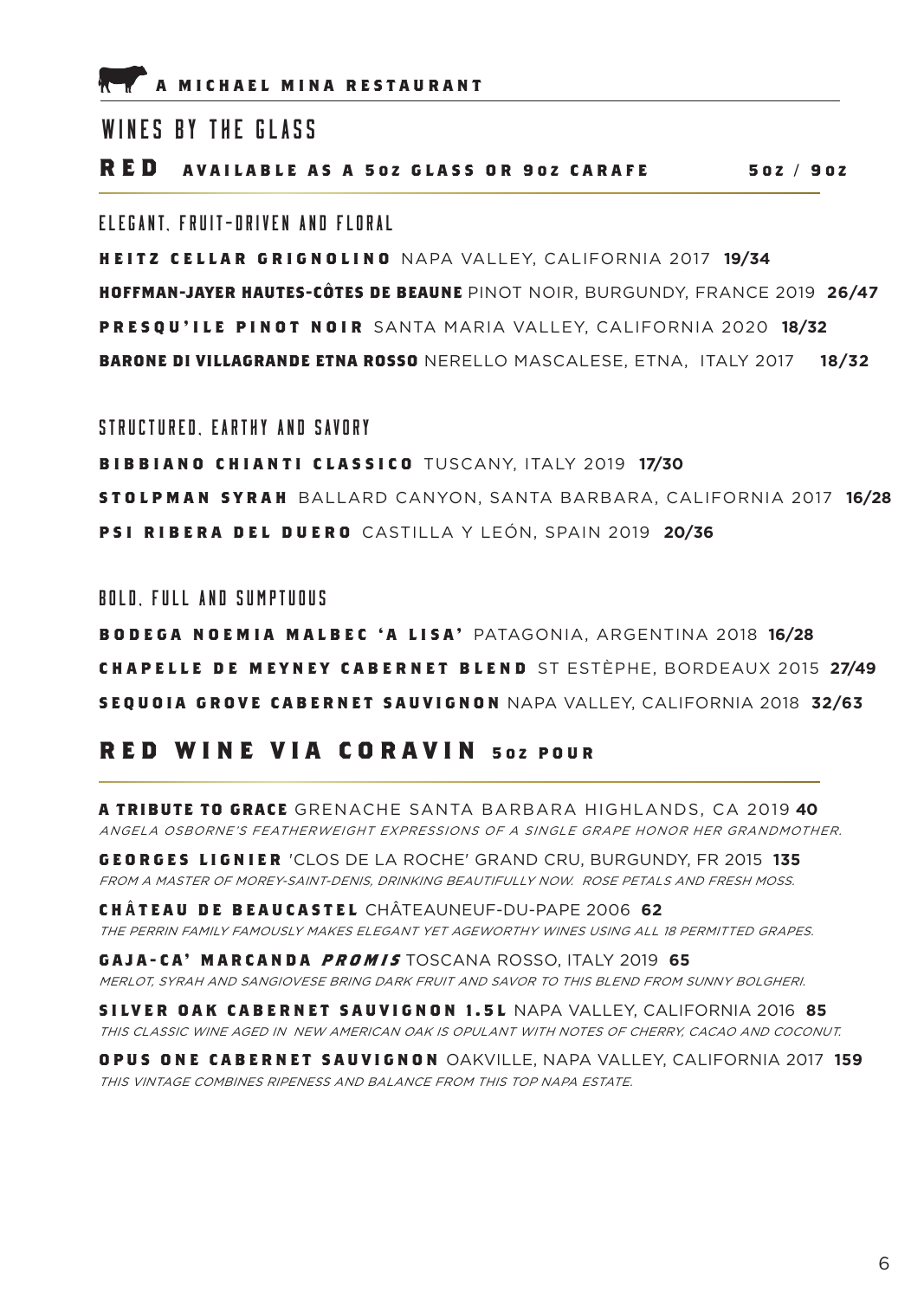

# **SIGNATURE LIBRARY SELECTION**

**HAND-SELECTED RARE & VINTAGE SPIRITS**

# **AMERICAN WHISKEY**

|                                                | 102 / 202 |
|------------------------------------------------|-----------|
| ANGEL'S ENVY CASK STRENGTH                     | 35/70     |
| BLADE AND BOW 22YR                             | 45 / 90   |
| BLOOD OATH PACT 7 SAUTERNES CASK               | 30 / 60   |
| BORCHETTA 6 YR BOURBON                         | 45/90     |
| COPPER TONGUE 16 YR ORPHAN BARREL              | 30/60     |
| FOUR GATE 11YR BATCH NO.1                      | 35 / 70   |
| HOCHSTADER'S 16 YR FAMILY RESERVE RYE          | 35 / 70   |
| JACK DANIEL'S COY HILL 140 PROOF               | 30/60     |
| KNOB CREEK 15 YEAR BOURBON                     | 30/60     |
| LOCK, STOCK & BARREL 20 YEAR STRAIGHT RYE      | 55 / 110  |
| MIC DROP RYE 4 YR                              | 30/60     |
| MICHTER'S 20 YR BOURBON                        | 250 / 500 |
| OLD SOUL 15 YR                                 | 30/60     |
| PARKER'S HERITAGE CASK STRENGTH (11YR WHEAT)   | 45/90     |
| REBEL YELL, 1990 (GREECE EXPORT)               | 75 / 150  |
| REBEL YELL, 1992 (SCOTLAND EXPORT)             | 70 / 140  |
| SAZERAC 18 YR RYE                              | 90/180    |
| SOUTHERN COMFORT, 1974, 100 PROOF              | 25/50     |
| THOMAS HANDY RYE                               | 45/90     |
| VAN WINKLE 10 YR                               | 55 / 110  |
| VAN WINKLE 12 YR                               | 70 / 140  |
| WELLER C.Y.P.B.                                | 45 / 90   |
| WELLER FULL PROOF                              | 35 / 70   |
| WELLER SINGLE BARREL                           | 50/100    |
| WILLIAM LARUE WELLER                           | 100 / 200 |
| WOODFORD MASTER'S COLLECTION 5 MALT STOUT MASH | 30/60     |
| WOODFORD BACCARAT                              | 175 / 350 |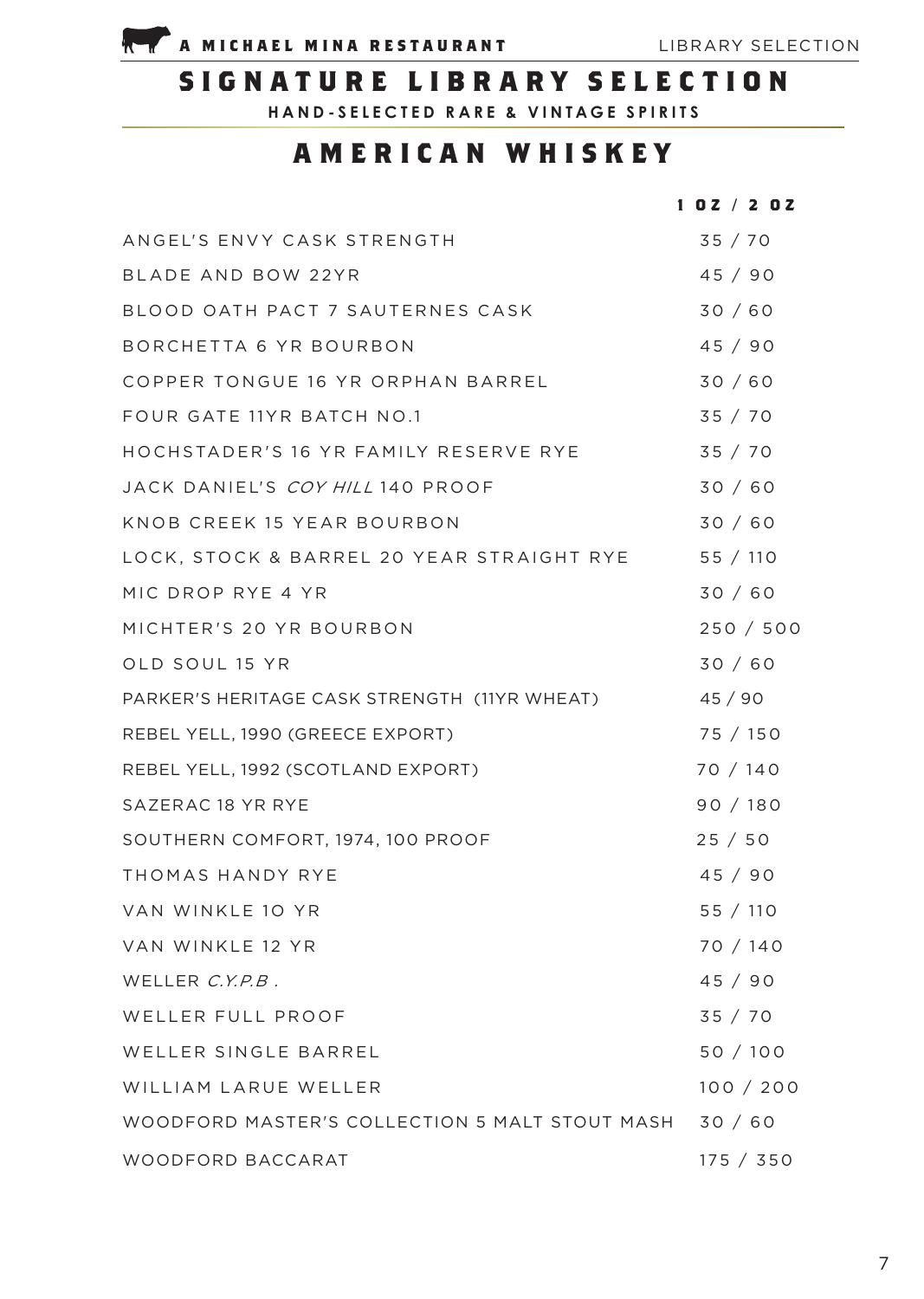

## **SIGNATURE LIBRARY SELECTION**

**HAND-SELECTED RARE & VINTAGE SPIRITS**

# **SCOTCH AND JAPANESE WHISKEY**

|                                          | 102 / 202 |
|------------------------------------------|-----------|
| OCTOMORE 11.1 5YR                        | 30/60     |
| OCTOMORE 11.3 5YR                        | 40/80     |
| OCTOMORE 12.1 5YR                        | 30/60     |
| OCTOMORE 12.2 5YR                        | 40/80     |
| OCTOMORE 12.3 5YR                        | 40/80     |
| MACALLAN 25 YR SHERRY OAK                | 180 / 360 |
| MACALLAN 30 YR SHERRY OAK                | 315 / 630 |
| MEIYO SINGLE GRAIN 17 YR                 | 72 / 144  |
| NIKKA MIYAGIKYO SINGLE MALT LIMITED 2019 | 225 / 450 |
| NIKKA YOICHI SINGLE MALT LIMITED 2019    | 225 / 450 |
| BRUICHLADDICH BLACK ART 1994 26 YR       | 75 / 150  |

# **TEQUILA AND COGNAC**

|                         | 102/202 |  |  |           |  |
|-------------------------|---------|--|--|-----------|--|
| CINCORO EXTRA AÑEJO     |         |  |  | 155 / 310 |  |
| CLASE AZUL ULTRA AÑEJO  |         |  |  | 180 / 360 |  |
| REMY MARTIN LOUIS XIII  |         |  |  | 250 / 500 |  |
| HENNESSY PARADIS COGNAC |         |  |  | 115 / 230 |  |

# **PAUL'S PICKS**

OUR BARTENDER PAUL HAS BEEN AROUND THE BLOCK AND DRANK A WHISKEY OR TWO IN HIS TIME. LOOK FOR THE (Pp) SYMBOL THROUGHOUT OUR BOURBON AND RYE LIST FOR SOME OF PAUL'S FAVORITES.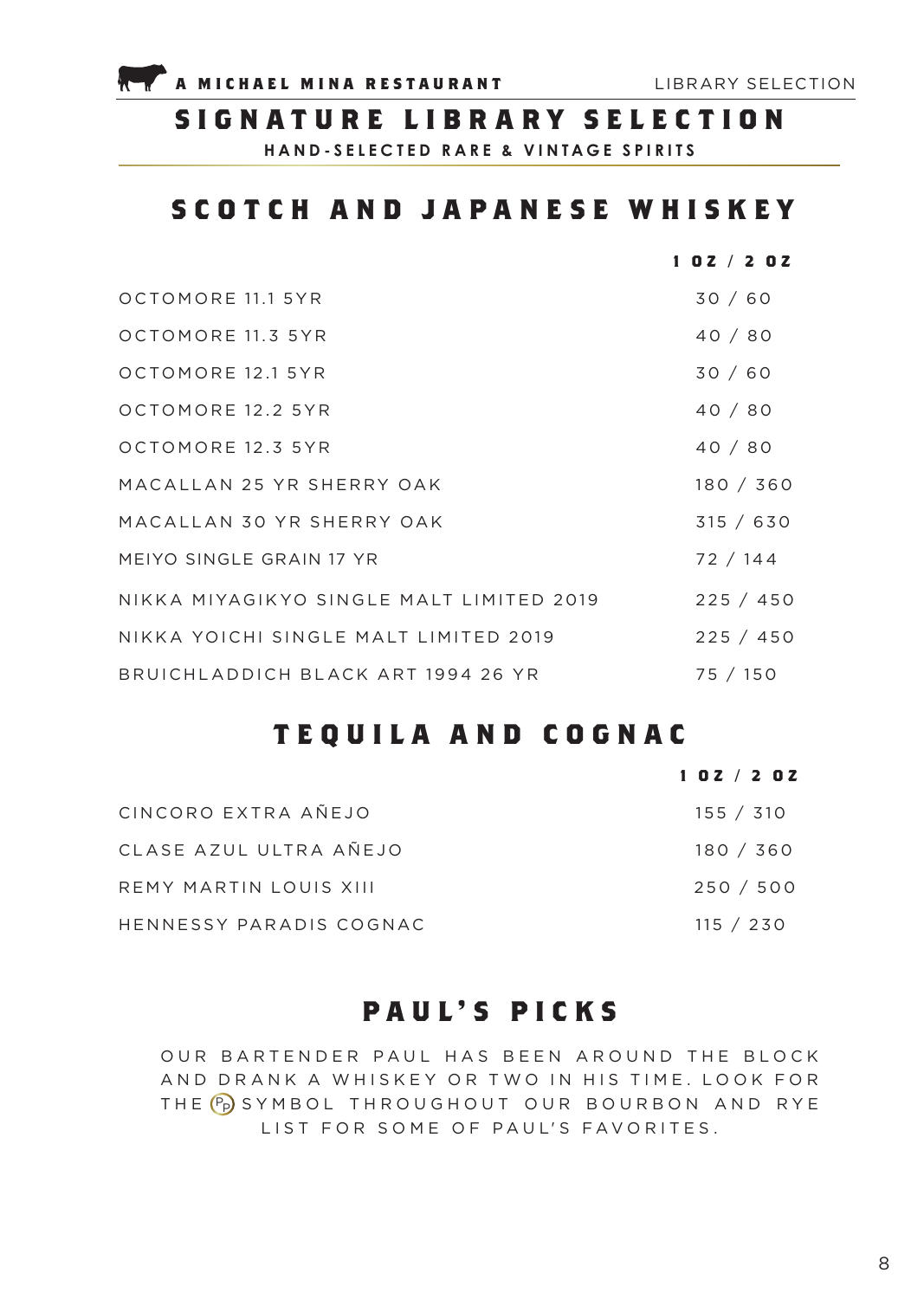**A MICHAEL MINA RESTAURANT** 

# **SIGNATURE FLIGHTS**

**TRIOS OF ONE OUNCE SPIRIT POURS CURATED BY OUR BAR TEAM**

**PAUL'S PICKS**

OLD KIRK 6 YR GEORGE REMUS REPEAL RESERVE BLUE RUN BOURBON

**52**

### **TASTE OF TENNESSEE**

DAVIDSON RESERVE CHATTANOOGA 91 PROOF SWEETEN'S COVE 13 YR

**42**

### **BOURBON STEAK SINGLE BARREL PICKS**

DICKEL 15 YR | HUBERT'S STARLIGHT DOUBLE OAKED | OLD FORESTER

**35**

**PAPPY'S MENTOR**

WELLER 12 YR WELLER SPECIAL RESERVE WELLER ANTIQUE 107

**54**

### **FINISHED RYES**

HIGH WEST MIDWINTER DRAM | BARREL SEAGRASS | DUKE'S FOUNDER'S RESERVE

**50**

### **SOUTH OF THE BORDER**

CLASE AZUL REPOSADO CLASE AZUL GOLD CLASE AZUL AÑEJO

**110**

### **FAR EAST**

SUNTORY TOKI NIKKA PURE MALT NIKKA YOICHI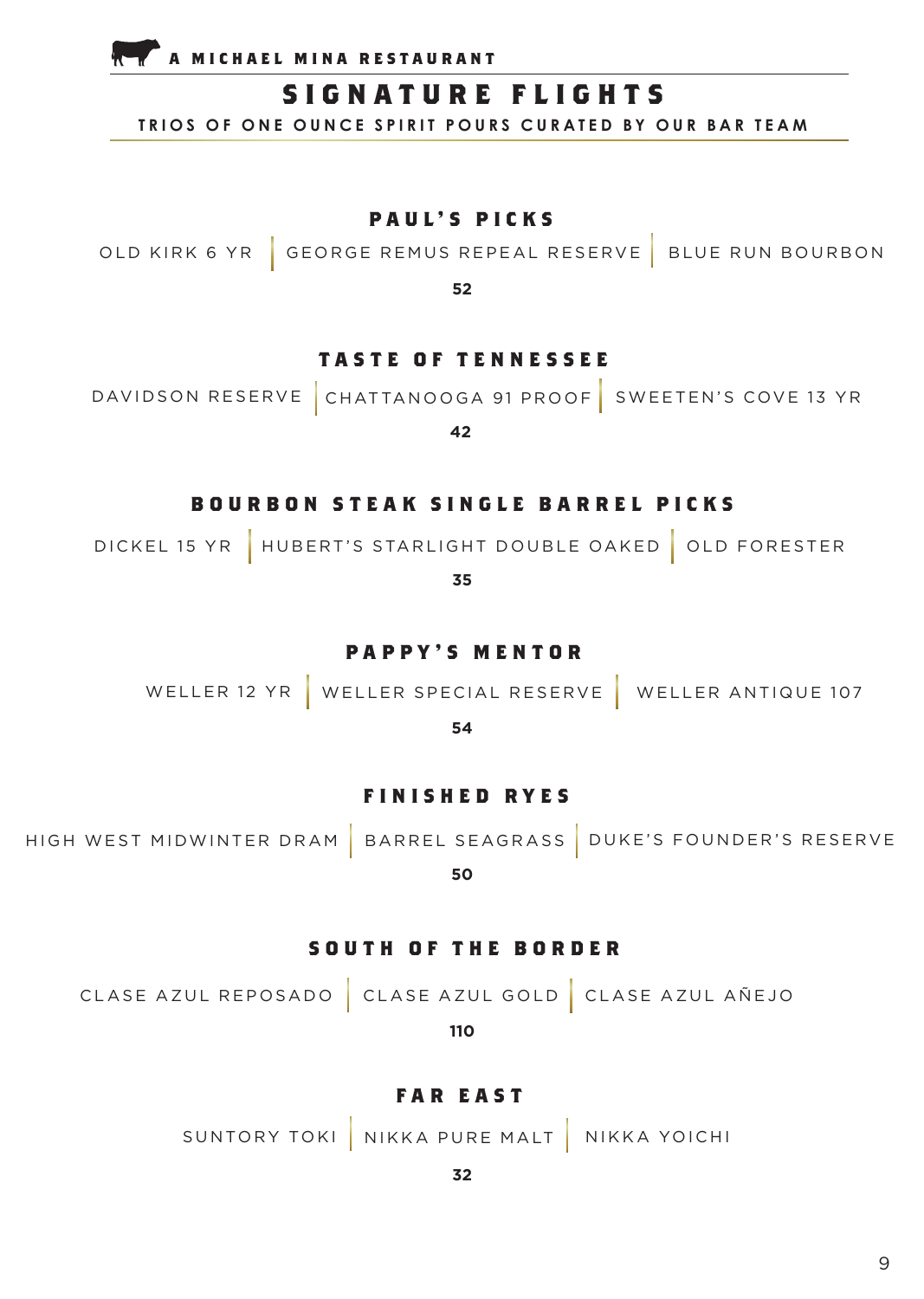# AMERICAN WHISKEY

## **BOURBON, A -L**

| ANGEL'S ENVY 18                             |                                             |
|---------------------------------------------|---------------------------------------------|
| BARDSTOWN DISCOVERY #5 45                   | ELMER T. LEE 45                             |
| BARDSTOWN <i>FOUNDERS BREWING</i> 45        | EVAN WILLIAMS 13                            |
| BARDSTOWN FUSION #6 23                      | EZRA BROOKS 13                              |
| BARDSTOWN THE PRISONER 45                   | FOUR ROSES SINGLE BARREL 16                 |
| BARDSTOWN FERRAND 45                        | (P <sub>P</sub> ) FOUR ROSES SMALL BATCH 14 |
| BARREL BOURBON BATCH 3130                   | GEORGE DICKEL 8YR 14                        |
| BELLE MEADE 13                              | <b>GEORGE REMUS REPEAL RESERVE 42</b>       |
| BELLE MEADE SHERRY CASK 19                  | GREEN RIVER 18                              |
| BELLE MEADE COGNAC <i>XO CASK</i> <b>19</b> | HANCOCK BOURBON 35                          |
| BELLE MEADE RESERVE 19                      | HILLROCK SOLERA 35                          |
| <b>BASIL HAYDEN'S 17</b>                    | HILLROCK PINOT NOIR CASK 35                 |
| BLANTON'S 25                                | HUBERT'S STARLIGHT SINGLE BARREL <b>16</b>  |
| P <sub>P</sub> BLUE RUN HIGH RYE 35         | JEFFERSON'S SMALL BATCH 15                  |
| BOOKER'S 32                                 | JEFFERSON'S OCEAN 20                        |
| <b>BUFFALO TRACE 13</b>                     | JEPPSON'S 13                                |
| <b>BULLEIT 14</b>                           | KNOB CREEK 14                               |
| DUKE RESERVE 35                             | KNOB CREEK 12 YR 35                         |
| EAGLE RARE 10 YR 16                         | KY OWL WISEMAN 22                           |
| EH TAYLOR SINGLE BARREL 32                  | KY OWL CONFISCATED 45                       |
| EH TAYLOR SMALL BATCH 22                    | LARCENY BARREL SMALL BATCH 13               |
| ELIJAH CRAIG BARREL PROOF 30                |                                             |
| ELIJAH CRAIG SMALL BATCH 16                 |                                             |
| ELIJAH CRAIG TOASTED BARREL 36              |                                             |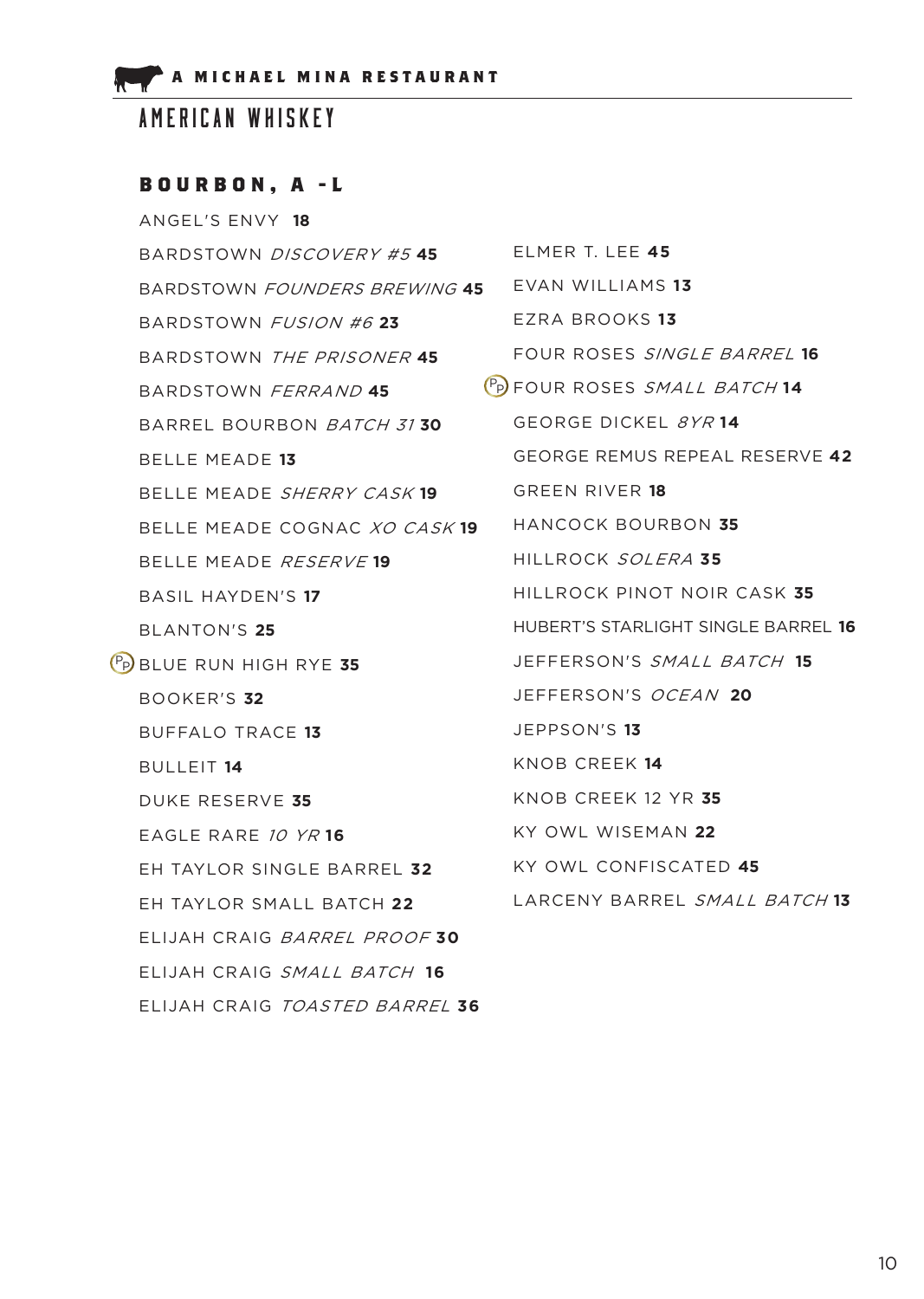AMERICAN WHISKEY

## **BOURBON, M-Y**

| <b>MAKER'S 46 17</b>                                             | PEG LEG PORKER 12 YR 35   |
|------------------------------------------------------------------|---------------------------|
| MAKER'S MARK 14                                                  | PINHOOK CASK STRENTH 18   |
| MICHTER'S US1 SMALL BATCH 16                                     | REBEL YELL 13             |
| MICHTER'S US1 SOUR MASH 22                                       | REDEMPTION HIGH RYE 16    |
| NASHVILLE BARREL CO.                                             | ROWAN'S CREEK 15          |
| JW MARRIOT SINGLE BARREL 7 YR 30                                 | STAGG JR 40               |
| NASHVILLE BARREL CO.                                             | TREATY OAK GHOST HILL 17  |
| BOURBON STEAK SINGLE BARREL 7 YR <b>32</b>                       | TREATY OAK RED HANDED 17  |
| O. H. INGRAM RIVER AGED 25                                       | <b>WELLER 12YR 45</b>     |
| OLD EZRA 7 YR 17                                                 | WELLER ANTIQUE 107 36     |
| OLD FORESTER 13                                                  | WELLER SPECIAL RESERVE 32 |
| OLD FORESTER 1910 18                                             | WIDOW JANE 10 YR 28       |
| OLD FORESTER 1920 18                                             | WIDOW JANE DECADENCE 45   |
| OLD FORESTER JW MARRIOTT                                         | WILD TURKEY 101 13        |
| BARREL PICK 30                                                   | WILLETT POT STILL 18      |
| OLD FORESTER STATESMAN 20                                        | WOODFORD RESERVE 16       |
| OLD HICKORY 14                                                   | WOODFORD DOUBLE OAKED 20  |
| $\overline{P_{\mathsf{P}}}$ old kirk $\overline{\epsilon}$ yr 30 |                           |

OLD SOUL **16**

NEW RIFF BOTTLED IN BOND **16**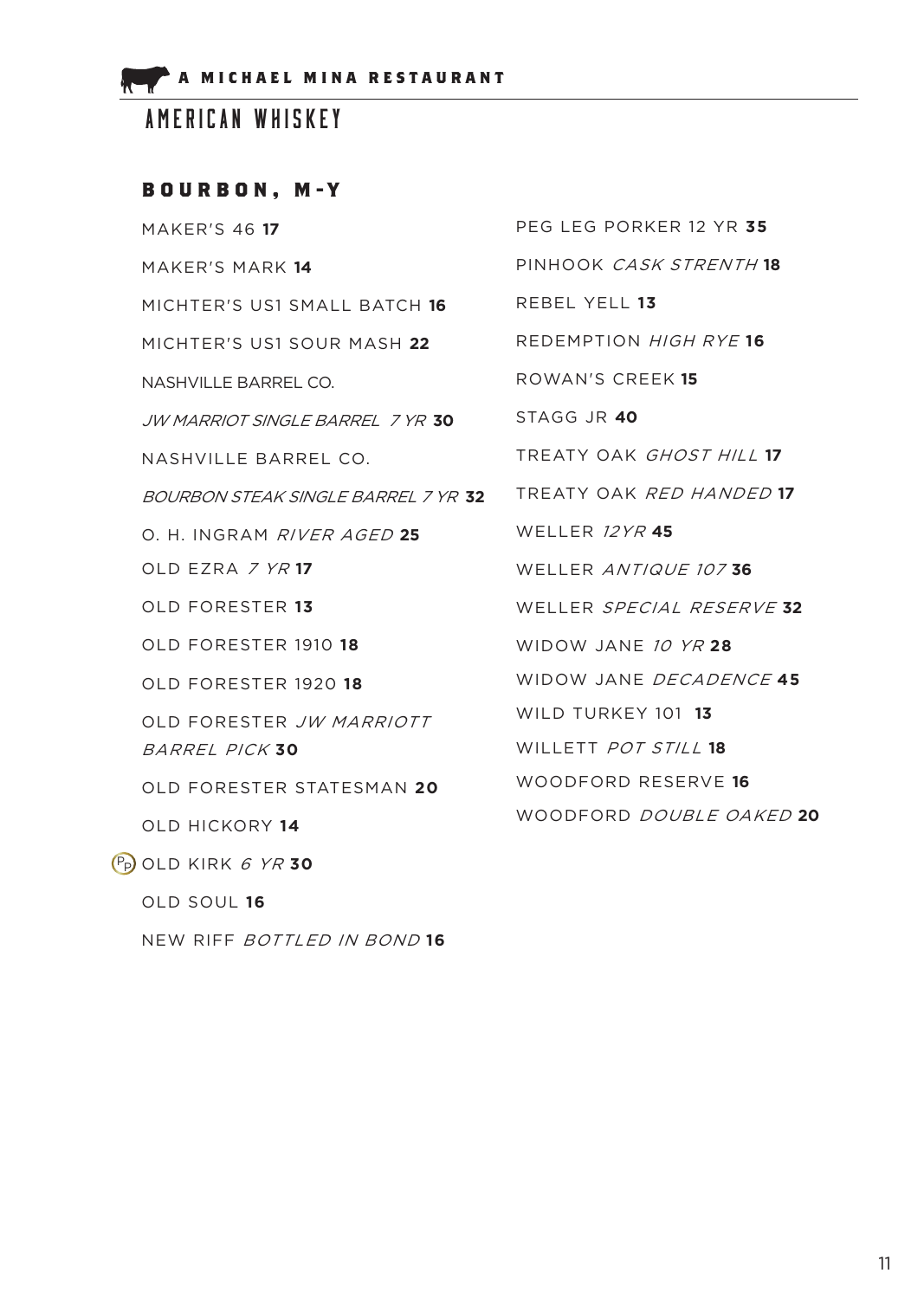## AMERICAN WHISKEY

### **TENNESSEE**

CHATTANOOGA RESERVE **14** CHATTANOOGA CASK **16** P<sub>P</sub>) CHATTANOOGA *ISLAY* 26 CHATTANOOGA SINGLE BARREL 91/111 **30** CHATTANOOGA SINGLE BARREL WHEATED **30** CHATTANOOGA SINGLE BARREL ROASTED **30** CHATTANOOGA SINGLE BARREL PEATED **30** DAVIDSON RESERVE SOUR MASH **14** DAVIDSON RESERVE GENESIS **30** DAVIDSON RESERVE WHEATED **22** GEORGE DICKEL #12 **13** GEORGE DICKEL BARREL SELECT **22** GEORGE DICKEL BONDED 13 YR **22** GEORGE DICKEL SINGLE BARREL 15YR **25** GARRISON BROTHERS DALMORHEA **44** GARRISON BROTHERS HONEYDEW **23** GARRISON BROTHERS SMALLBATCH **20** GENTLEMAN JACK **15** JACK DANIEL'S **13** JACK DANIEL'S SINGLE BARREL **16** JACK DANIEL'S 10 YR **32** JACK DANIEL'S SINATRA SELECT **50** JACK DANIEL'S TRIPLE MASH **14** HEAVEN'S DOOR **15** NELSON'S GREEN BRIER **13** SWEETEN'S COVE 13 YR **45** UNCLE NEAREST 1884 **17**

## **RYE & OTHER**

BARREL SEAGRASS **32** BULLEIT **14** CORSAIR RYMAGEDDON **18** DAVIDSON RESERVE **20**

### **RYE & OTHER (CONT.)**

ELIJAH CRAIG **14** HIGH WEST DOUBLE RYE **14** HIGH WEST MIDWINTER DRAM **35** JACK DANIEL'S **14** JEFFERSON'S OCEAN **22** NASHVILLE BARREL CO. 4 YR **20** P<sub>D</sub><br>NASHVILLE BARREL CO. 7 YR 35 NEW RIFF BOTTLED IN BOND **18** O. H. INGRAM RIVER AGED **25** OLD HICKORY 6 YR **22** PEERLESS 3 YR **30** REDEMPTION **14** RESTORATION **14** RIEGER'S BOTTLED IN BOND **20** RIEGER'S KC WHISKEY **14** P<sub>P</sub> RIEGER'S MONOGRAM 30 RITTENHOUSE **13** RUSSEL'S RESERVE 6 YR **13** SAGAMORE DOUBLE-OAKED RYE **22** SAGAMORE CASK STRENGTH **32** SAZERAC **16** SLOW & LOW ROCK AND RYE **13** TEMPLETON 4 YR **18** TEMPLETON 10 YR SINGLE BARREL **32** WHISTLE PIG 10 YR **32** WIDOW JANE APPLEWOOD **18** WILDERNESS TRAIL **26** WILLETT FAMILY ESTATE 4 YR 20 WOODFORD RESERVE STRAIGHT RYE **16**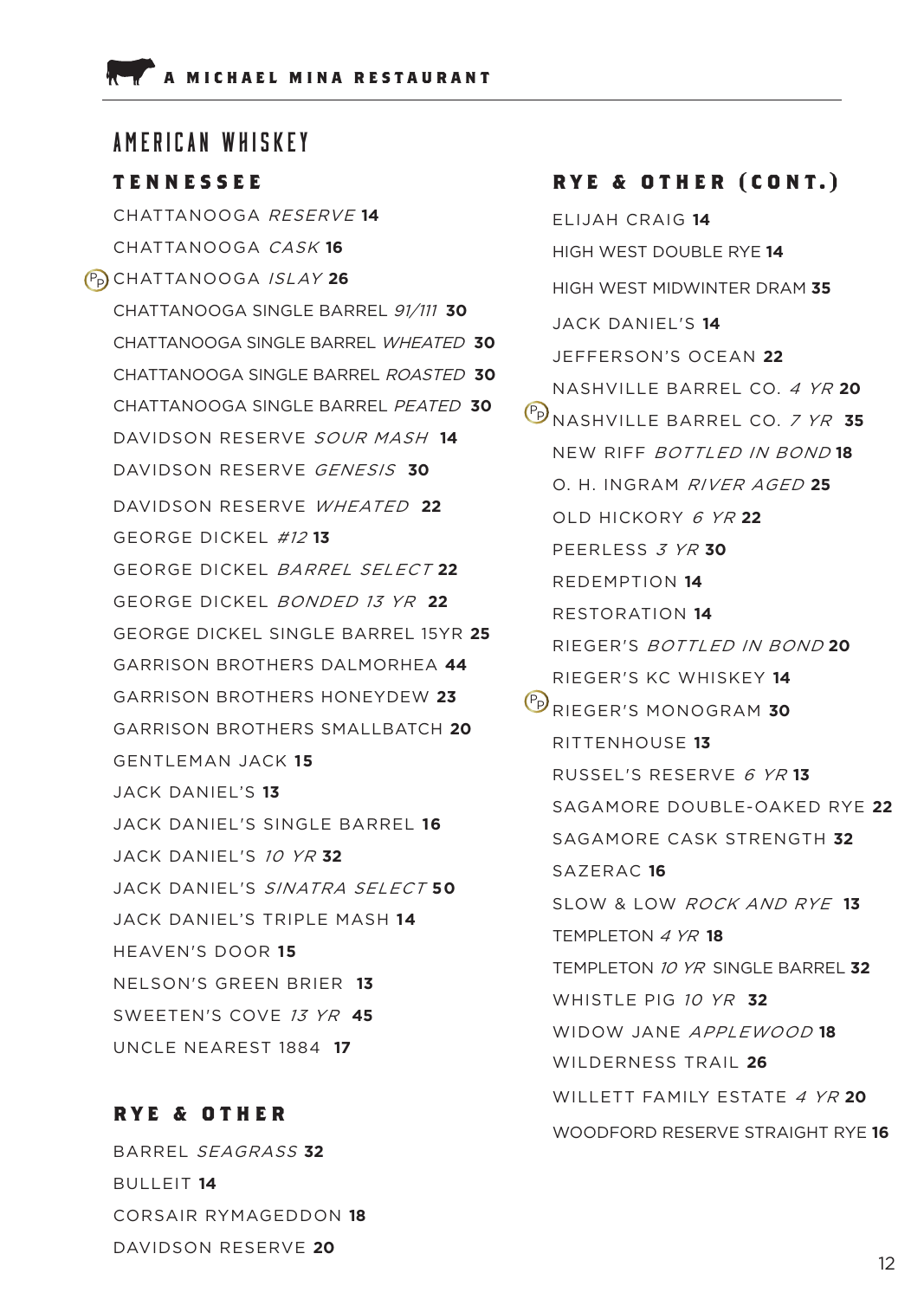## OTHER WHISKEY

### **SINGLE MALT**

ARDBEG AN OA **24** AUCHENTOSHAN THREE WOOD **21** BALVENIE 21 YR **85** BOWMORE 12 YR **23** BRUICHLADDICH CLASSIC **17** DALMORE 12 YR **24** DALMORE 15 YR **34** DALMORE 18 YR **67** DALMORE CIGAR MALT **50** DALMORE KING ALEXANDER **75** DALMORE PORTWOOD **28** DALWHINNIE 14 YR **26** GLENFIDDICH 14 YR RESERVE **26** GLENFIDDICH 15 YR **20** GLENFIDDICH 21 YR **74** GLENLIVET 12 YR **15** GLENMORANGIE 10YR **15** GLENMORANGIE 12 YR NECTAR D'OR **28** JURA 10 YR **14** JURA 12 YR **22** LAPHROAIG 10 YR **17** MACALLAN 12 YR **27** MACALLAN 18 YR DOUBLE WOOD **76** MACALLAN 18 YR **80** MACALLAN CLASSIC CUT **(**2019) **45** MACALLAN EDITION NO.5 **45** MACALLAN EDITION NO.6 **45** MACALLAN HARMONY **41** SPRINGBANK 14 YR **45**

### **B L E N D E D S C O T C H**

CHIVAS REGAL 18 COMPASS BOX SPICE TREE **19** CUTTY SARK PROHIBITION **14** JOHNNIE WALKER BLACK **17** JOHNNIE WALKER BLUE **52**

**JAPANESE**

HAKUSHU 12YR **28** HIBIKI HARMONY **21** MARS IWAI **16** MARS IWAI TRADITION **21** NIKKA COFFEY GRAIN **21** NIKKA COFFEY MALT **21** NIKKA MIYAGIKYO **32** NIKKA YOICHI **32** NIKKA PURE MALT **21** SUNTORY TOKI **14** YAMAZAKI 12 YR **40**

**IRISH** JAMESON **13** REDBREAST 12 YR **18**

**SPANISH** NAVAZOS PALAZZI 10 YR CASK STRENGTH **25**

**TAIWAN** KAVALAN SINGLE MALT **47**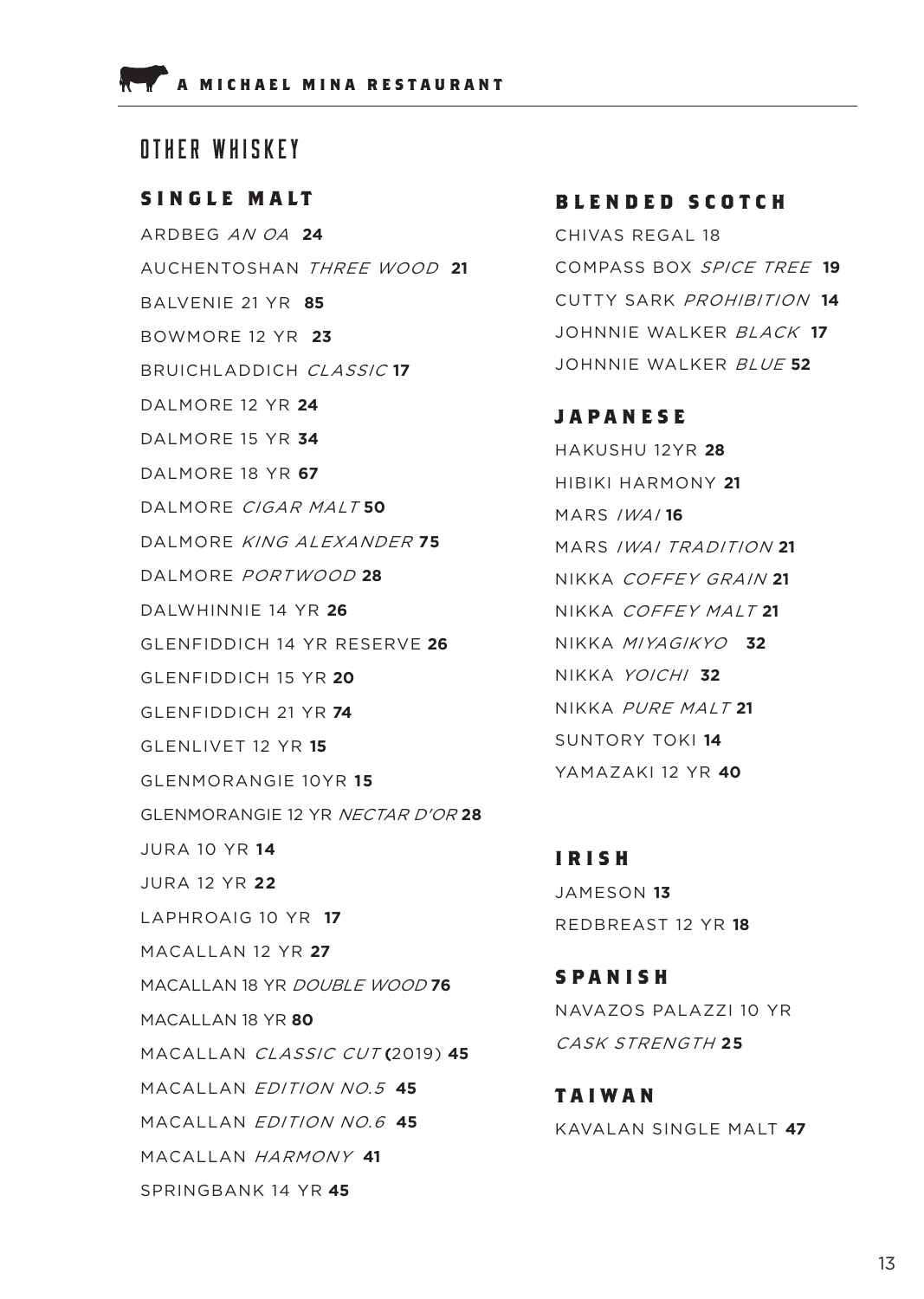WHEATLEY **13**

#### **GIN** ANCHOR OLD TOM **13** BARR HILL **13** BEEFEATER **12** BOMBAY SAPPHIRE **13** THE BOTANIST **15** CASTLE & KEY **13** EMPRESS **14** HENDRICK'S **15** MONKEY 47 **22** PLYMOUTH **15** RIEGER'S KC GIN **14** ST. GEORGE TERROIR **14** TANQUERAY **13** TANQUERAY NO. TEN **15** UNCLE VAL'S **15 VODKA** ABSOLUT **14** ABSOLUT ELYX **17** ABSOLUT VANILLA **14** BELVEDERE **15** BIG MACHINE **13** CATHEAD HONEYSUCKLE **13** CHOPIN **16** GREY GOOSE **14** KETEL ONE **14** KETEL ONE CITRON **14** KETEL ONE ORANJE **14** KETEL ONE GRAPEFRUIT & ROSE **14** PICKERS **13** STOLI **13** TITO'S **13**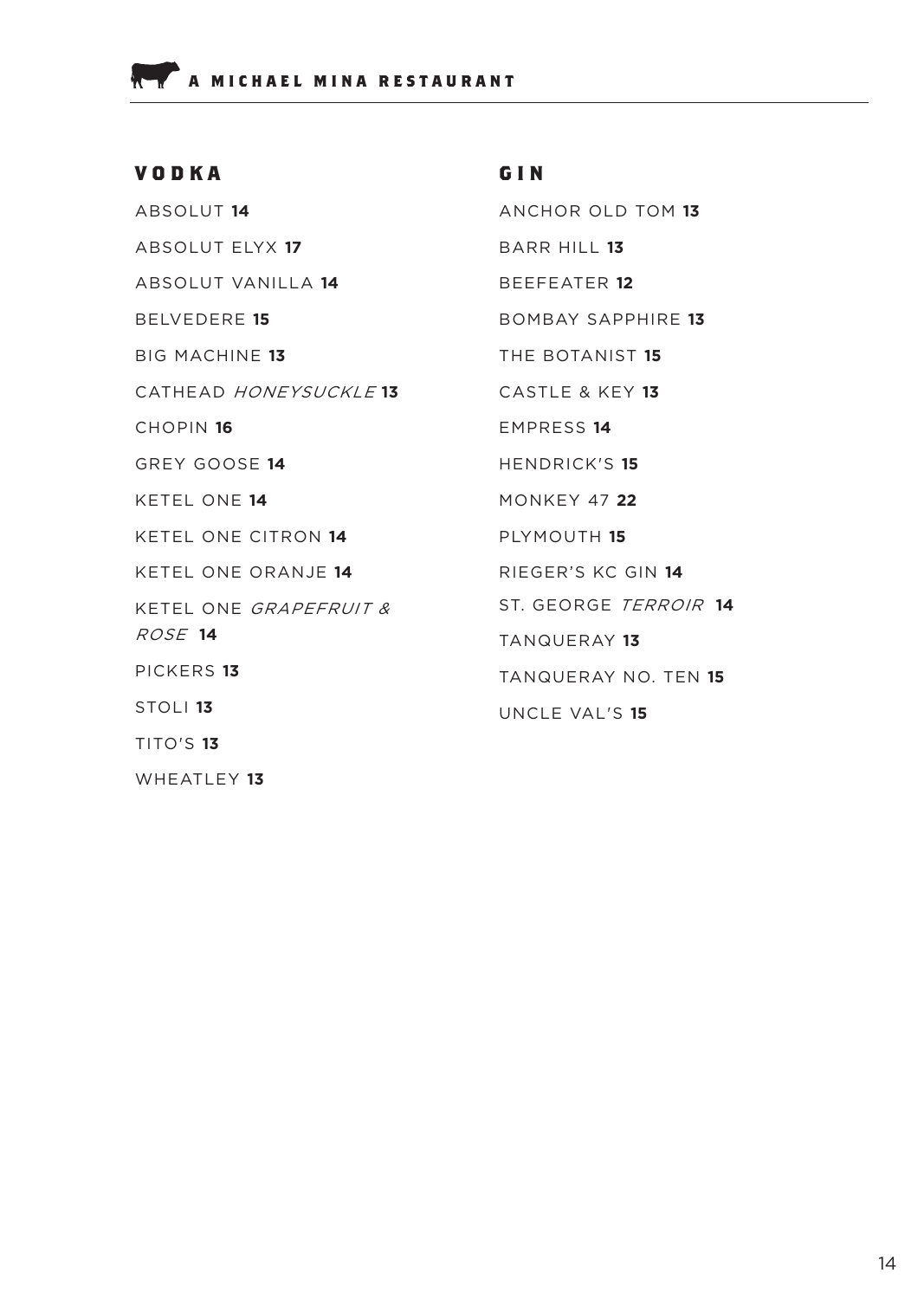**BLANCO/SILVER/PLATA** LA ADELITA **13** CASA DRAGONES **22** CASAMIGOS **15** CINCORO **25** CÓDIGO 1530 **14** CORRALEJO **13** DON JULIO **14** HERRADURA **13** SANTO **15** SIETE LEGUAS **15** TANTO JALPENO INFUSED **13** TEQUILA

### **REPOSADO**

CASAMIGOS **16** CINCORO **30**  CLASE AZUL **36** CÓDIGO 1530 **17** DON JULIO **16** KOMOS ROSA **28** MAESTO DOBEL DIAMANTE **16** SANTO **15**

# **AÑEJO** CASAMIGOS **18** CINCORO **45** CLASE AZUL **110** DON JULIO **20** CÓDIGO 1530 **19**

## **EXTRA AÑEJO/OTHER**

CASA DRAJONES JOVEN **49** CLASE AZUL GOLD **77** CÓDIGO 1530 ORIGEN **86** HERRADURA SUPREMA **52** TEARS OF LLORONA **54**

**MEZCAL** DEL MAGUEY VIDA **13** DEL MAGUEY CHICHICAPA **21**

## RUM

AVUÁ AMBURANA CACHAÇA **14** BACARDI DIEZ **16** BACARDI LIGHT **16** BRUGAL 1888 **16** DIPLOMATICO RESERVA EXCLUSIVA **16** GOSLING'S BLACK SEAL **12** HAVANA CLUB **12** MOUNT GAY BLACK BARREL **13** PAPA'S PILAR DARK **15** REAL MCCOY 12 YR **14** SAILOR JERRY SPICED **13** ZACAPA SOLERA 23 **18** ZAYA 12 YR **16**